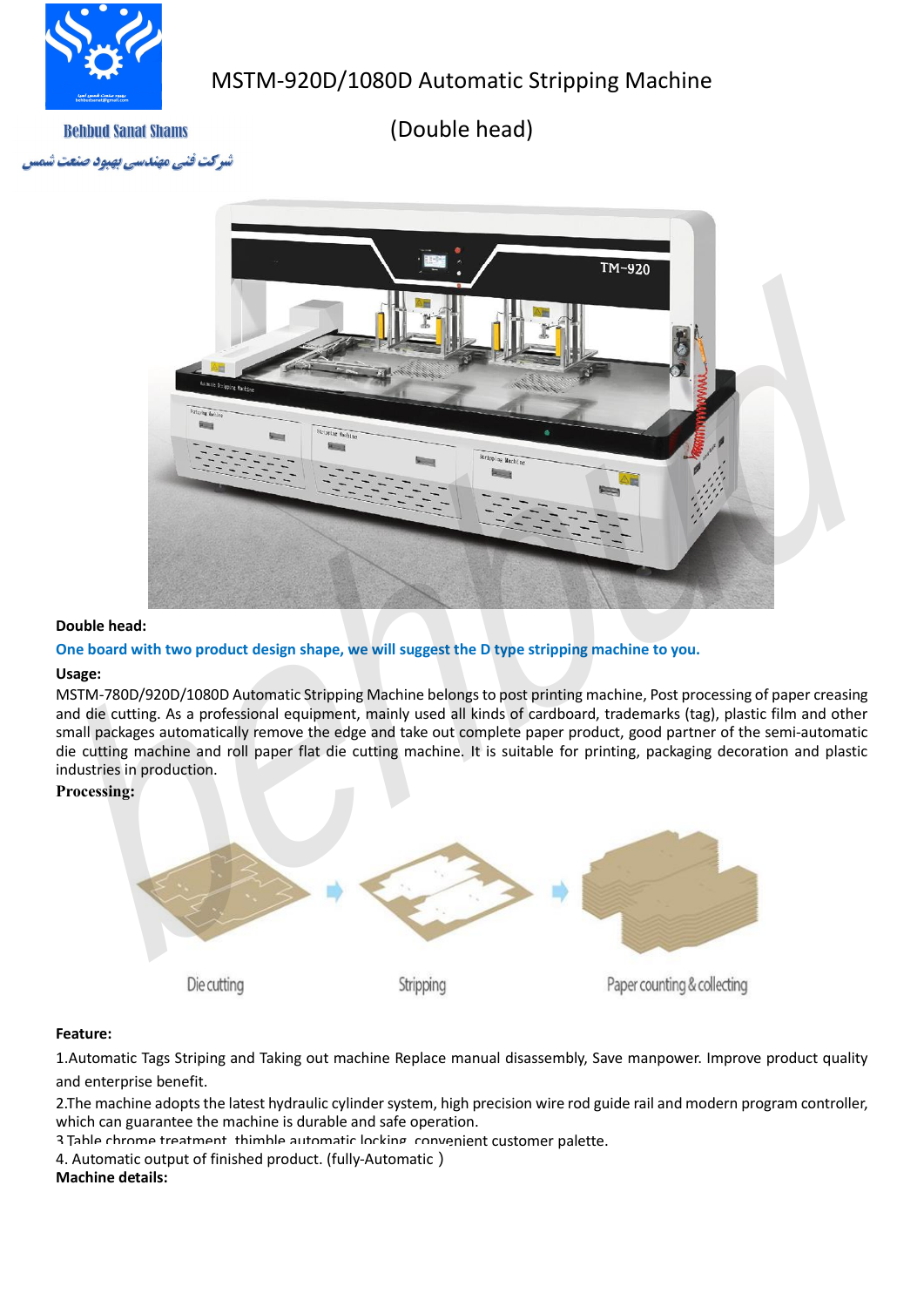



液压系统 Hydraulic System



触摸屏 Touch Screen Interface

# **Specification:**

| Model               | MSTM-920D | MSTM-1080D |
|---------------------|-----------|------------|
| Max sheet size(mm)  | 920X650   | 1080X780   |
| Min sheet size(mm)  | 550x280   | 600x400    |
| Max pile height(mm) | 110       | 110        |